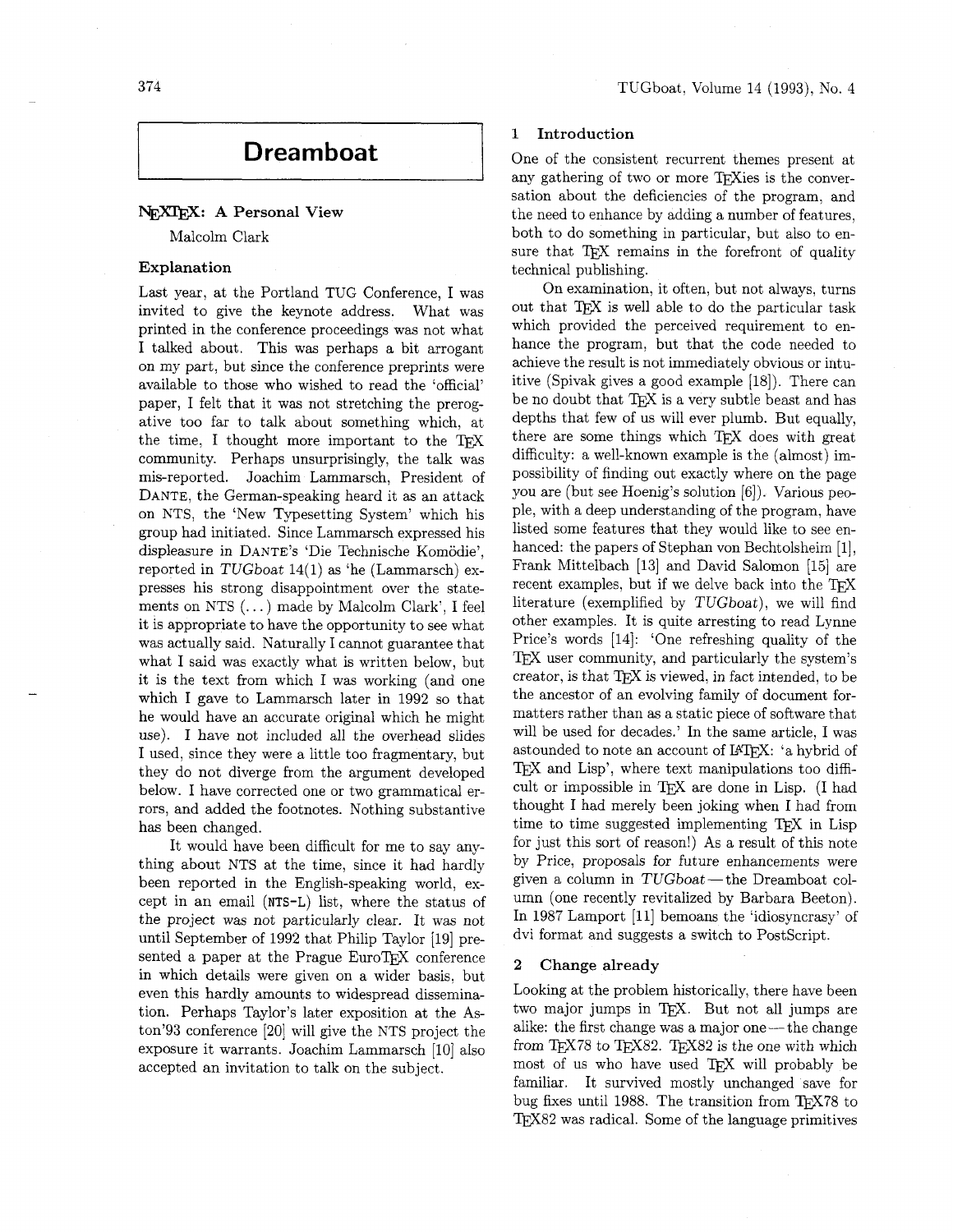changed: one of the most striking was in font handling: I was fortunate that I learned TFX as TFX78. when the manual was a scant 200 or so pages long. I doubt that I would have started if the manual had been 500 pages long. Internally, the changes were even more marked, since the language was changed from SAIL to Pascal. This also meant that TFX became much more portable, inaugurating a whole new concept in software development.

The other change which will still be in our immediate memory is the change to the so-called  $T_F X3$ , which began in 1988. The magnitude of the change is much less great than the earlier change. In essence it was to enhance TFX to handle eight-bit characters, instead of the seven-bit characters with which it originated. The immediate benefits of this change were felt mostly with respect to the ease with which accented characters could be dealt with - among other things, making it possible, at last, to hyphenate accented words properly. There were one or two other relatively minor changes too. I have to admit that the transition to TFX3 has made hardly any difference at all to me, although I regularly use  $T_F X3$ on Macintosh, UNIX and VAX/VMS.

In between times, there were a few other In between times, there were a few other<br>changes in the T<sub>E</sub>X world, although not directly to changes in the TEX world, although not directly to<br>TEX itself. For example, METAFONT was upgraded in 1984, in rather the same way that TFX had been: in general, the change was hardly noticed by the mass of TFXies, since they do not use METAFONT explicitly. Similarly the Computer Modern typeface started out as Computer Modern, reverted to Almost Computer Modern, and then re-asserted itself as Computer Modern (and as recently as 1992 was still being subtly altered). Those of us around in the days of this transition will recall the confusion caused between those machines which had the Almost fonts, and those with the more final version. In particular, PCs seemed to hang on to these older versions.

#### **3 We are not alone**

Naturally, TFX does not live in noble isolation. In the years since its birth, we have seen a number of notable developments which have produced resonances within the somewhat hermetic  $T_{\rm EX}$  uni-<br>verse. The dramatic rise in personal computing The dramatic rise in personal computing power spread the use of TEX widely, and to some extent loosened the ties between TFXies. Reflect that the TFX and IATFX books have both sold into the hundreds of thousands. I think that the combined figure is now over  $150,000$  — that's an expenditure of approximately \$5,000,000: if we take that as a crude measure of the number of TEX and IATEX users (and ex-users), and compare it with the number of TUG members (about 3,500), and then the number at the recent TUG conference (about 150), we see there may be a lot more people doing it than talking about it (maybe they are too embarrassed to talk about it).

In passing it is surprising just how long it took before the first non-canonical T<sub>F</sub>X and L<sup>AT</sup>FX books appeared (my guess is that the first properly published follower was Norbert Schwarz [16], first in German in 1988, and then translated into English  $[17]$ . Maybe The T<sub>F</sub>Xbook really is crystal clear.

# **4 Diffuse**

But this takes us away from the main theme I would like to develop. We have a vast increase in the number of users, and the majority have TFX on their own individual machine with limited support from elsewhere. This has quite far-reaching consequences, especially when coupled with the near demise of commercial vendors outside the USA and the widespread availability of public domain implementations. To whom does the user turn? And how does she or he get information about changes and developments? To take a specific example, did you realise that the Computer Modern fonts had been tweaked earlier this year? The sub-text here is that changes may not diffuse too readily. A similar slowness of diffusion rates is experienced with LATFX styles. The current version of  $IATFX$  is 2.09. Most users seem to have this. But this version number is not sufficient. One must also know the date. The files should be dated February 1991.' Experience shows that this is not always the case. Similarly, the complete lack of clarity of the availability and distribution of the New Font Selection Scheme (seldom part of a vendor's offering) bodes ill for the acceptance and widespread availability of  $LAT$  $EX3$  (whenever it appears). There is a counter-example in the relative speed with which T<sub>F</sub>X<sub>3</sub> appears to have swept around the world.

#### **5 Commercials**

The rise of personal machines stimulated the widespread adoption of improved printing facilities. especially the 300dpi laser printer. This was a development on which TFX was well able to capitalise. But it is probably not a development which had been anticipated when METRFONT and Computer Modern were created. Laser printers were seen as low resolution devices used at a stage prior to the final high resolution photo-typesetting. Computer

<sup>&</sup>lt;sup>1</sup> Wrong! Even at the time of writing, the latest release was March 25th, 1992, but since then  $IATFX2e$  has been announced at Aston-let's watch its diffusion.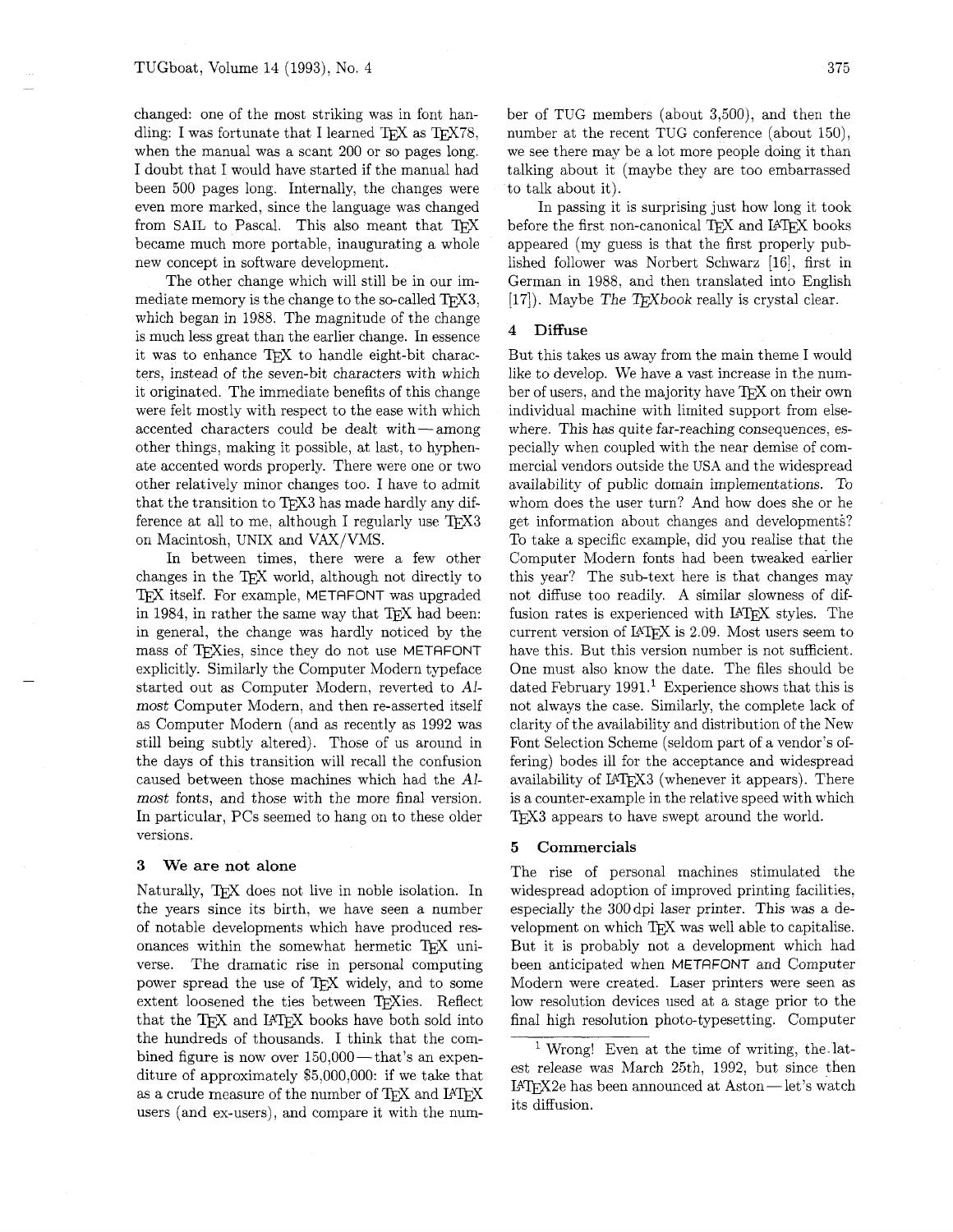Modern fonts (like very many others) are not ideal 300 dpi fonts (and the even lower resolution screen versions leave much to be desired—sometimes the METAFONT rather falls apart). But the point being embroidered is that this identified two new foci, the laser printer, which quickly became identified with PostScript, Warnock & Geshke's page description language, and then direct manipulation word processing programs. Remember that TEX's avowed aim was to assist publishing (masterpieces of the publishing art); the new generation of personal publishing was initially very happy with relatively low resolution laser printed copies. But in time quality and scope improved, up to the level where contemporary publishing packages, like Quark Xpress, PageMaker, InterLeaf, FrameMaker and 3B2 (to name a few) can arguably produce masterpieces.

Commercial software has some interesting qualities: it evolves. In order for the vendor to survive, it is essential that new versions of the software are released, correcting some of the bugs, introducing some new features, and basically keeping the software in the public's eye. TEX is not commercial software, except in a very limited sense. It is almost always possible to find a public domain implementation. But there is no development of the core software; there is no reason to keep releasing new versions. The only real exception to this rule is when a version for a new machine or version of an operating system is released.

In order to pay lip service at the altar of fair play, I have to admit that there is software around which is not commercial, and yet which has evolved. Kermit springs to mind, although I am not sure if it is still evolving now. I have versions of Kermit which work for the machines I use, and until they fall over badly, I won't bother replacing them. Much of the Gnu (Free Software Foundation) project's software is also still being developed. If we ignore the forbidding air of messianic fundamentalism surrounding the Gnu project (just as we expect everyone else to ignore our very own missionary position) we have to admit that they do provide a model of public domain software development.

I think there is a difference between this development and  $T_{F}X$ , or some successor to it. There is a fixed mark, something to aim for: Kermit did develop along the way, but the main issue was to have something which worked on many platforms and performed a reasonably well-defined function. The Gnu project is aiming to provide substitutes for software which already exists (like a C compiler), and is therefore specified already (or even mis-specified already). The TFX successor will first have to decide what features it will encompass.

## *6* **Quality**

One of the arguments put forward for the need to develop TFX further is the quest for quality. It is said that there are areas where the highest quality is just not obtainable. I do not wish to challenge this statement, but rather to question the quest for quality. I appreciate that this is heretical. Currently, my organization,' a self-styled educational institution, is going through a sort of managerial restructuring. Part of the new baggage of management is the idea of 'total quality'. It is difficult to stand up and say that you do not believe in quality. But as far as a publishing system is concerned, I think it is possible to say that aspiration to the highest typeset quality is not the sole criterion.

I am not sufficient of an aesthete to recognise the highest quality. I think I can often find things which I consider to be pleasing to the eye, but when it comes to qualitative judgments, absolutes are so very elusive. Typographic quality at least has the advantage that there is often a function lurking underneath, and we can always appeal to the extent to which the form and function complement one another, or appeal to notions of 'fitness for purpose'. But sadly it often seems that the consensus for quality is a rather conservative one. Apparently, within a few years of Gutenberg's 42 line Bible being produced, there were vociferous complaints by the cognoscenti bemoaning the sad reduction in quality from traditional hand-lettered manuscripts. And we can see this pattern repeated again and again. We can be relatively confident that a departure from the norm is perceived **as** bad. In a few years it may become acceptable, but at the time, it is new and suspect. Of course, the iconoclasts will be prepared to pick up the new, for good and bad reasons. But even if we hedge around the problem of identifying the highest quality, we can usually acknowledge that some things are suspect.

But who actually worries? A few years ago, it was common to see typewritten manuscripts published by reputable publishers as whole books. The argument **was** usually that it was better to have something published at this lower quality than nothing published at all. It does seem to indicate that quality is only one of several issues, even among 'quality' publishers. Even today, using the same sort of argument, we often see books published from laser printed masters (even TEX books!). This is sad. The difference in cost is really not great. The publisher, for whatever reasons, economic or aesthetic, clearly feels that typographic quality commensurate with the book's 'worth' may be met with

<sup>&#</sup>x27; My ex-organisation!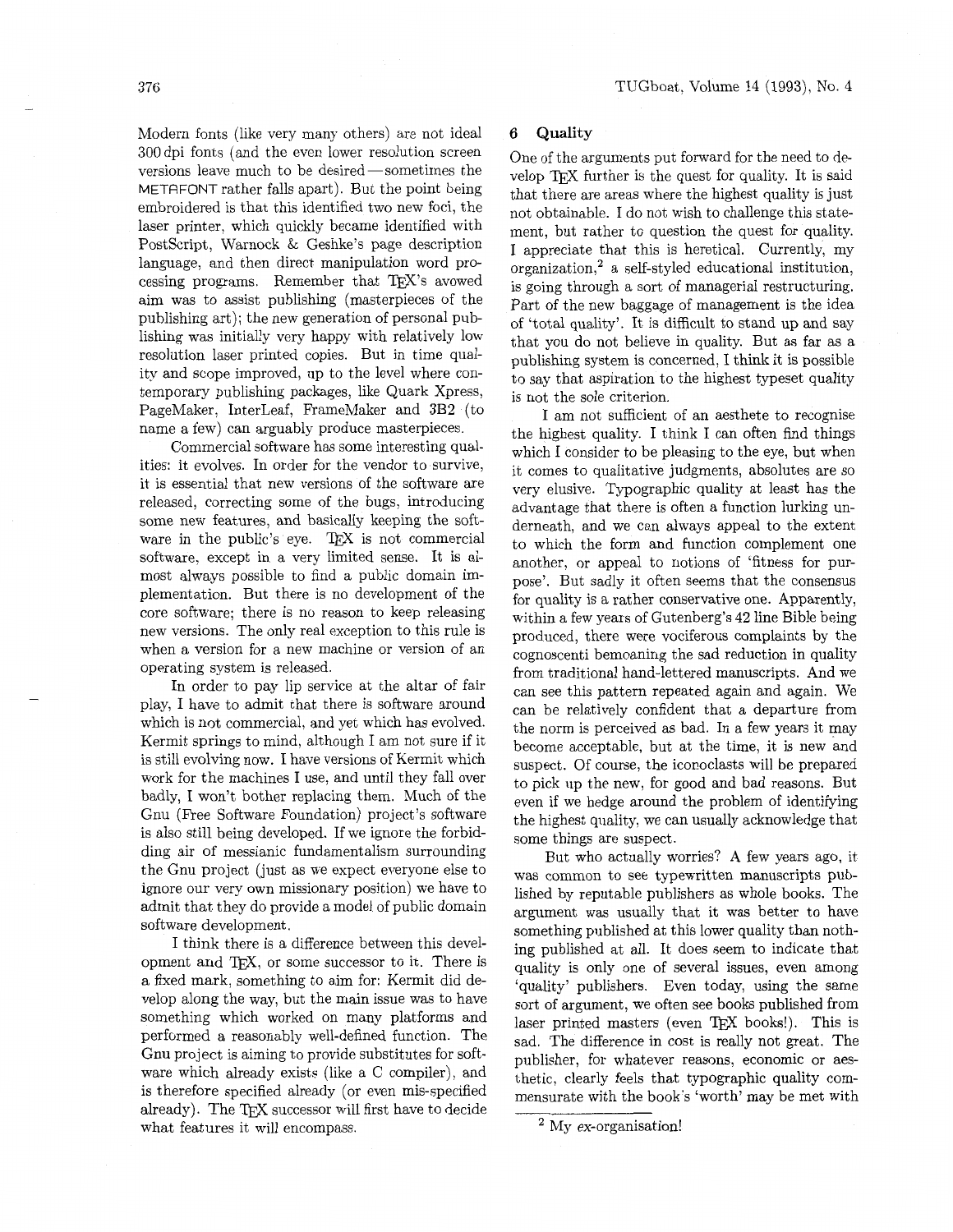inferior production. Let me take two contemporary examples. The quality of the paper used in the softback TFXbook has deteriorated over the years (in my opinion): I will not rise to the bait of the abysmal binding of the softback; even the hardback is not designed to last for ever $-I$  was very disappointed when my Knuth-autographed hardback fell apart last year. And yes, I do look after books and take great care not to break the spines. Another example would be Victor Eijkhout's recent book [3]. Victor obviously spent a good deal of time and effort in the design of his book, even to the extent of eschewing the delightful (if traditional) Computer Modern typeface. Sadly, at least half the copies I have seen were under-inked. Both these examples emphasise that getting the marks on the paper in the right place is only one of the problems facing us.

In recent years, a number of word processing programs have acquired so-called mathematical ability. For example, MicroSoft Word even has an advert for Word 5 with some equations in it: they are acceptable, but not really of the highest quality: they are not even of the quality of eqn. Either quality is not an issue, or mathematics is such a strange pursuit that no-one recognises when it is done badly.

I have a problem with 'highest quality', as is probably evident. I expect *QX* or whatever to be pretty good. I do not expect it to be perfect. Like a Persian rug, it ought to have at least one mistake in it. The fear of hubris is just too great. Even the concept that perfection could be achieved by a program worries me. I expect, indeed I am duty bound, to get in there and meddle. Obviously there are levels and magnitudes of meddling.

But there is an interesting question: why would anyone re-invent the mathematics typesetting wheel? or why would you not incorporate *QX*  mathematical typesetting in Word, or WordPerfect, or Ventura, or Frame, or Interleaf? Can anyone explain this? Sometimes we find eqn in there instead: sad. Having brought up eqn, we have to point out the presence of a computerised typesetting tool which seems to keep running, without moans and groans about its total inadequacy to face the future-troff: it just goes on as every UNIX system rolls off the production line. It doesn't aspire to excellence, it just comes as part of every system, and all the manuals expect its availability-for goodness sake, it isn't even device independent (well, it is all the manuals expect its availability – for goodness sake, it isn't even device independent (well, it is<br>now, but that took for ever to achieve – ditroff pro-<br>duese dual). It is suppositing to see the longestive of duces **dvi!).** It is surprising to see the longevity of the nroff/troff tools. They seldom produce anything very exciting, and they make no pretension towards quality. They seem to meet a very real need and in a very straightforward way, although I was surprised to see a book produced recently which had as it topic tbl [12]. Maybe it's a subject area a whole lot more difficult than it seems.

# **7 Time**

Let's briefly consider time spans. It isn't easy to work out just how much effort went into TFX. Somewhere, Knuth records that in 1977 he announced to Jill that he was going to take a year off his academic work to write a typesetting system. In fact we actually know when he started working predominantly on T<sub>F</sub>X (Thursday May 5th, 1977) (see [7] and [g]). Even more bizarre, we know what films he went to see that weekend (Airport 77 and Earthquake). In the midst of this trivia, we have the estimate from Knuth, arguably one of the most talented programmers to have existed, that the program would take one year (or perhaps less) to complete. More realistically it appears to have taken at least four or five years in elapsed time (this is a wild guess: improved estimates would be appreciated): from this we might have to subtract the time spent on METRFONT and Computer Modern (and WEB), but on the other hand we should add in the efforts of his graduate students and all the others (like Art Samuel, David Fuchs, Luis Trabb Pardo. Frank Liang, Michael Plass, Arthur Keller.. . ) who contributed to the program. I suspect that four or five man years is still a conservative estimate. Four or five man years of a small, highly motivated team, with one person in control who could decide what and what not to include.

This was not a democratic process, although it is clear that there was feedback. Even more recently, the transition to TFX3 seems, to me, to have taken a shade longer than anticipated. There are probably many reasons for this. After all, Knuth was not really planning to change *QX* in 1989. Forces conspired against him there, and marshalled some convincing arguments, and it is evident that he already had the feeling that seven-bit character representations were inadequate. The point here is that Knuth, with his intimate knowledge of the program, still appears to have taken longer than he expected to complete the changes.

One of the things that we have surely learned over the last fifty or so years of programming is that it takes longer than you expect. The folk-lore of computing (backed by some extremely readable books like Brook's Mythical Man Month **[2])** knows that a project will take at least twice as long as you estimate; that doubling the estimated time has no effect on this inflation factor; and that the program will always be finished 'in another four weeks'. Changes to T<sub>F</sub>X, or a re-write, are going to take a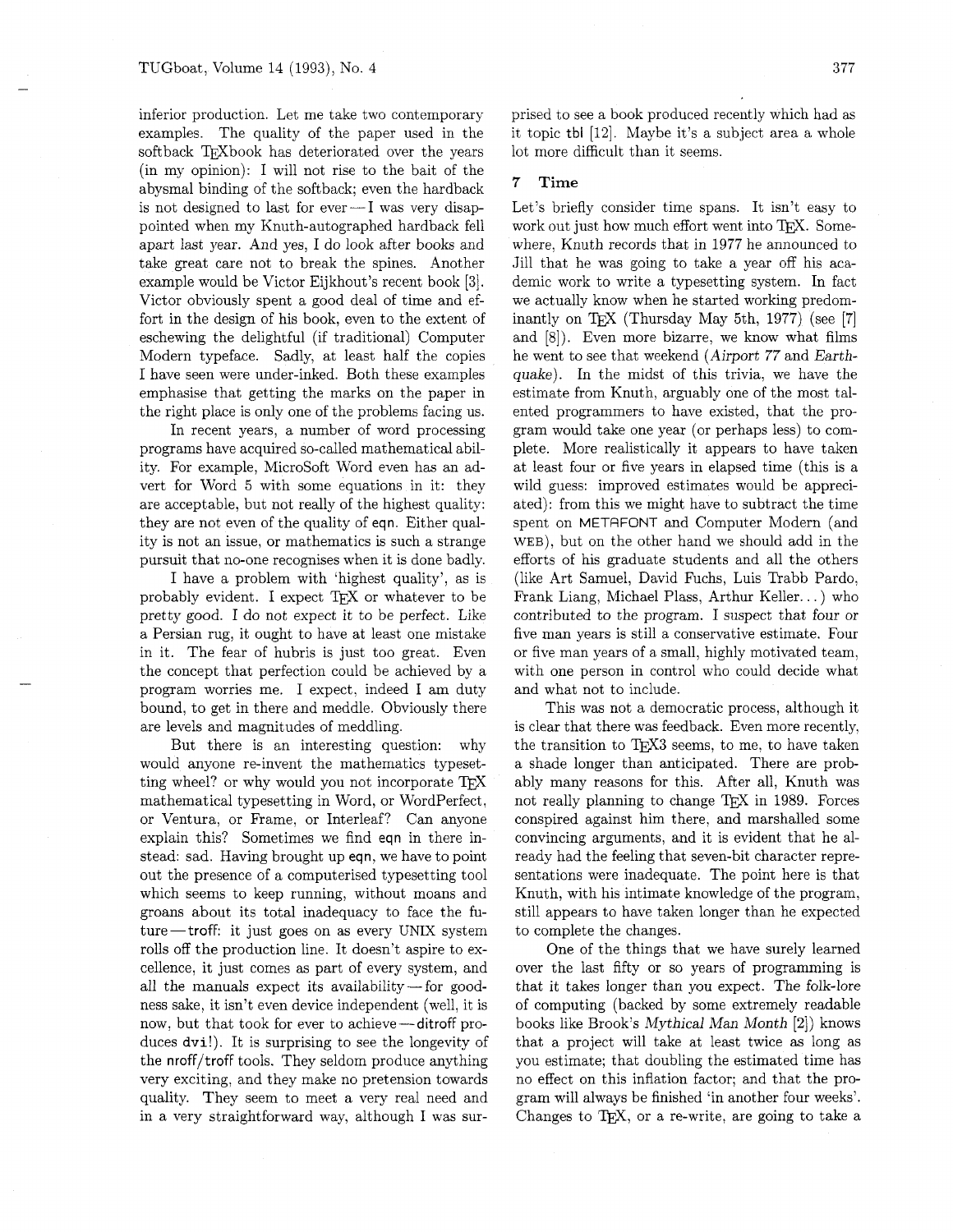- the designer of a new kind of system must participate fully in the implementation
- writing software is much harder than writing books
- the designer should also write the first user manual

#### **Figure 1:** Knuth's lessons

long time. It will be a pity to have any new development labeled vapourware, but there will necessarily be a long time spent in development. It is unlikely that we will find some wealthy benefactor who will turn round and say 'take this million dollars: take your time: improve T<sub>FX</sub>'.

Knuth [8] himself says 'If I had time to spend another ten years developing a system with the same ideas as  $T_FX$  -if I were to start all over again from scratch, without any considerations of compatibility with existing systems $-I$  could no doubt come up with something that is marginally better.' My point here is the word marginally.

#### **8 Or money**

Because of TFX's public domain status, we sometimes lose sight of the fact that it did cost money to develop. Knuth [8] records 'generous financial backing' from a number of sources, including the System Development Foundation, the US National Science Foundation, and the Office of Naval Research. How much money is indeterminate, since it is unlikely that any of the funding detailed 'work on  $T_F X$ '.

Any future work will have to be done by interested individuals, probably working in their spare time, or, if we are exceptionally lucky, by graduate students working together on a funded project, although note Knuth's 'lessons' from the TEX project  $([8],$  Figure 1). I am not clear I see who to approach for the funds. Inter-disciplinary research has not been too well funded (certainly in the UK) in recessionary times. The core areas let the peripheral stuff go in times of crisis.

Where does computerised typesetting fit? Is it computer science; is it a branch of engineering; is it part of some typographic or fine arts discipline? Let's hope it isn't the latter, since they are particularly badly funded. But is this really research in the commonly accepted sense? What will we end up with? Something which is in some sense better than an existing program. How are we going to sell this? How will we convince some body with loose cash to support this? Do we indicate just how dreadful TEX is, exposing all its warts and deficiencies? Why are we using it in the first place if it is so bad? Would a cheaper and easier solution not just

be to use an existing program which has none of these deficiencies? Never mind that there is no such paragon. The other contenders must offer some improved or needed features or they would not be in use at all. The chances are this proposal will have to go through a committee. If those on the committee have ever prepared their own documents (and remember there are still some oldsters out there who do not; their secretary does it), they will have their own favourite software. So we will end up telling a reasonably influential (maybe) bunch that  $T\not\vdash X$  is deficient and needs changing. In the end we are asking them to invest a fair chunk of money in order to benefit whom? This is one I find difficult.

#### **8.1 Cui bono?**

The people who seem most likely to benefit are book publishers: correct me if I am wrong here. But it appears to me that the principal beneficiaries are organisations like Elsevier, Springer Verlag, Addison Wesley and so on.

Oh dear. I confess that I would anticipate that printing and publishing organisations might reasonably be expected to underwrite research into the development of quality typesetting. There are research organisations founded and financed (at least in part) by them. In the UK, PIRA (Printing Industries Research Association) does just that, although in recent years it has become much more commercially oriented. There are others in other countries.

A ray of hope might be seen in some projects funded through initiatives which ultimately derive from Brussels and the EC. The Didot project is/ was a three-year project set up to re-establish European pre-eminence in typography (in the sense of type design), and, from the outset, had a very strong digital component. It seems to have been successful in bringing type practitioners and computing people together (and maybe even a few engineers). The outcome of the project is to develop training programs, and an increased awareness and facility with digital type design. The project should finish in 1993. It does not quite do what we want, but it indicates that there are precedents. Although Didot started out with a rather strong chauvinist element (basically to prevent Europe being overwhelmed by the US, always a populist rallying call in Europe), it mellowed quite considerably and there is apparently effective interaction with North America now. But it remains a suspicion in my mind that an appeal to some external threat could be the most effective, if least ethical, way of appealing for funds.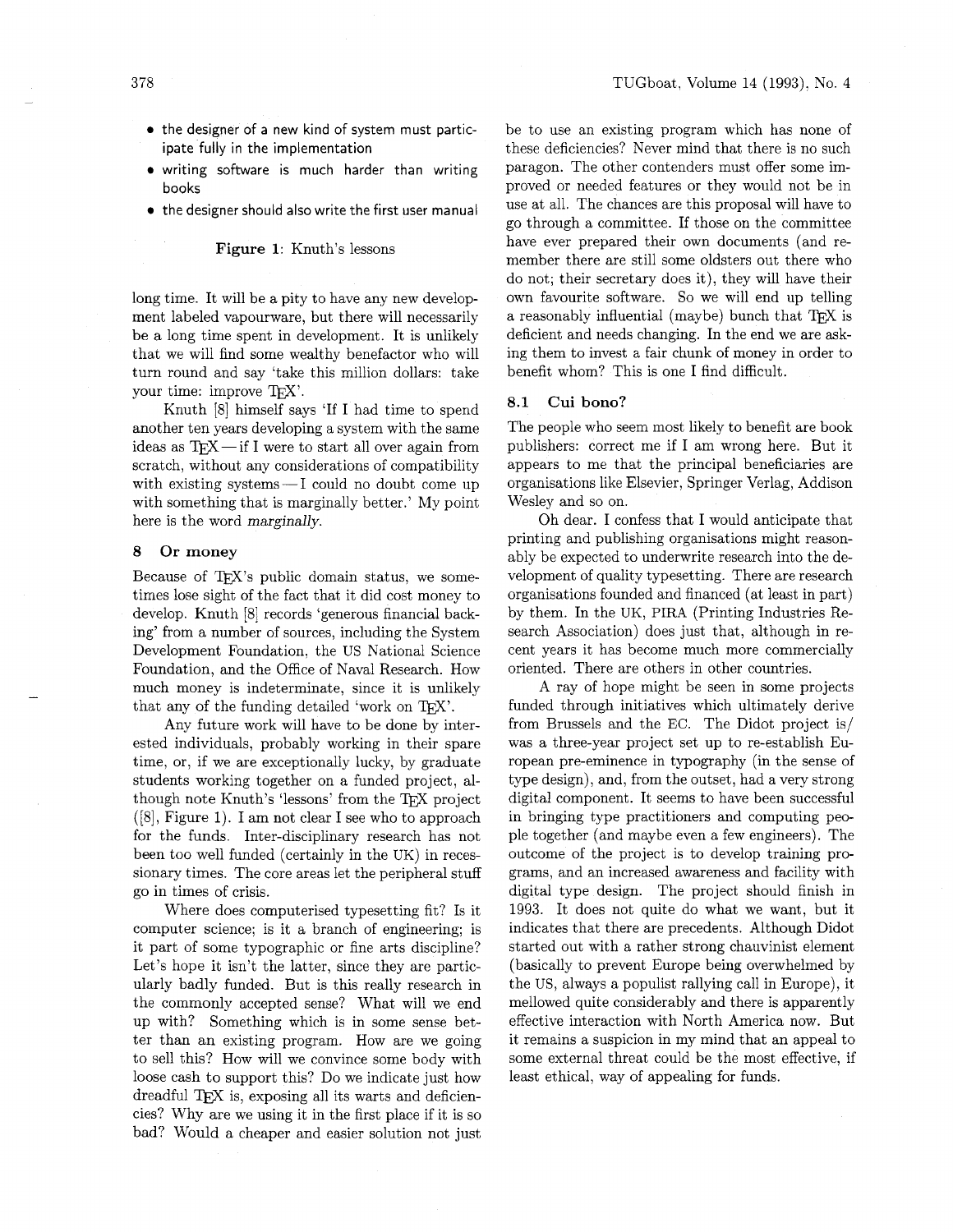#### **9 I'll be in Scotland afore ye**

I see two main routes towards a descendant of TFX. One is an evolutionary approach, where the perceived deficiencies are remedied, and a few new features are added. Basically, TFX itself changes only slightly, and in a well-defined way. Vulis' VT $\vert$ X [21] can be seen as an example, where the handling of fonts has been substantially changed, and arguably enhanced. Similarly, Ferguson's MLTEX [4] which allowed multilingual hyphenation, $3$  falls into this category. It might even be reasonable to place Harrison's VORIEX project [5] into this model. I am quite a fan of the project, partly because I feel that the model they developed, of multiple views of documents, has much to commend it. The fact that the program itself was rather machine specific is a side issue. Almost five years or so ago, it accomplished at least some of the things that we presently feel we need.

There is probably not a single route, but several. If people go ahead and add some features to the underlying code, is there any guarantee that the full range of features added will be compatible with one another? I can envisage a whole cluster of similar but incompatible descendants. With luck an existing T<sub>E</sub>X-encoded file will produce identical output, but there may be no way to use the extended features of more than one. Perhaps one will outevolve the rest. There are examples of this happening. Tom Rokicki's DVIPS is arguably the de facto PostScript driver. This was not always so. There are, or have been, at least eight PostScript drivers, but Tom's has the advantage of being versatile, up to-date, and runs on most platforms. It is also in the public domain.

If this is one route, what is the other? Why, a radical restructuring. Throw away the baby, bathtub and water, but keep the mission — that of creating a device for typesetting of the highest quality. I confess I find this a somewhat vague statement at best. How will the model be chosen? Who will be involved? In the worst possible case it may be totally democratic, and we can look forward to interminable referenda on desirable features. Let me quote from Knuth [8]:

I was constantly bombarded by ideas for extensions, and I was constantly turning a deaf ear to everything that did not fit well with T<sub>E</sub>X as I conceived it at the time  $\dots$ 

I was perhaps able to save TFX from the 'creeping featurism' that destroys systems whose users are allowed to introduce a patchwork of loosely connected ideas.

- an altered TEX is not 'TEX'
- will descendants be accepted widely?
- will they be public domain?
- who authorises or legitimises?
- will there be a trip test?
- may be multiple, mutually incompatible, descendants
- will they be widely ported?
- begins a tradition and expectation
- what time scales?

**Figure 2:** Some fears for a future development(s)

Apart from a warm and fuzzy glow, I am not too clear what I or any other existing TFX or IATFX user will get out of either route, apart from more upgrades. I feel I may even be tempted to do nothing, and just hang onto my working and apparently almost perfectly satisfactory current version of TFX. For remember this: you will not be able to call this new beast 'TFX'. This alone seems to me to mean that any small enhancements are likely to be stillborn. It will be viewed with suspicion. It is TFX, but it isn't 'T $\overline{p}X$ '. Perhaps the highly T $\overline{p}X$  literate will understand the differences, but the great unwashed will have to be sold the idea. How do you sell ideas when you are not commercial? and not very fashionable? Some of my fears are summarised in Figure 2.

I do not want to appear gloomy and despondent. I do not feel that way at all. I know that TEX is not perfect. I can see several minor blemishes (and at least one major one). I would prefer the program to be truly modular, although that confers no immediate benefit. But I am not altogether convinced that the next generation will please me any more. What pleases me most about TEX is its solidity. It has not changed much in the last eight or so years. And I do not feel too dissatisfied, although I think I have been using it seriously. Maybe I do not use it to its limits, but that is largely because its limits are pretty wide and the little I have learned about software indicates that when you push it to its limits, it breaks. That is not to say that developments will not take place, but like many others. I see them around the periphery (Figure 3).

This conclusion is awesome: in my self-view I like to feel I am some sort of radical, an iconoclast (in spite of my love of the Macintosh and its icons), and here I am saying do not change the core. This is so embarrassing. But equally it indicates that maybe it's a valid view. I may now go on and

 $3$  Now, of course, superseded by TEX3